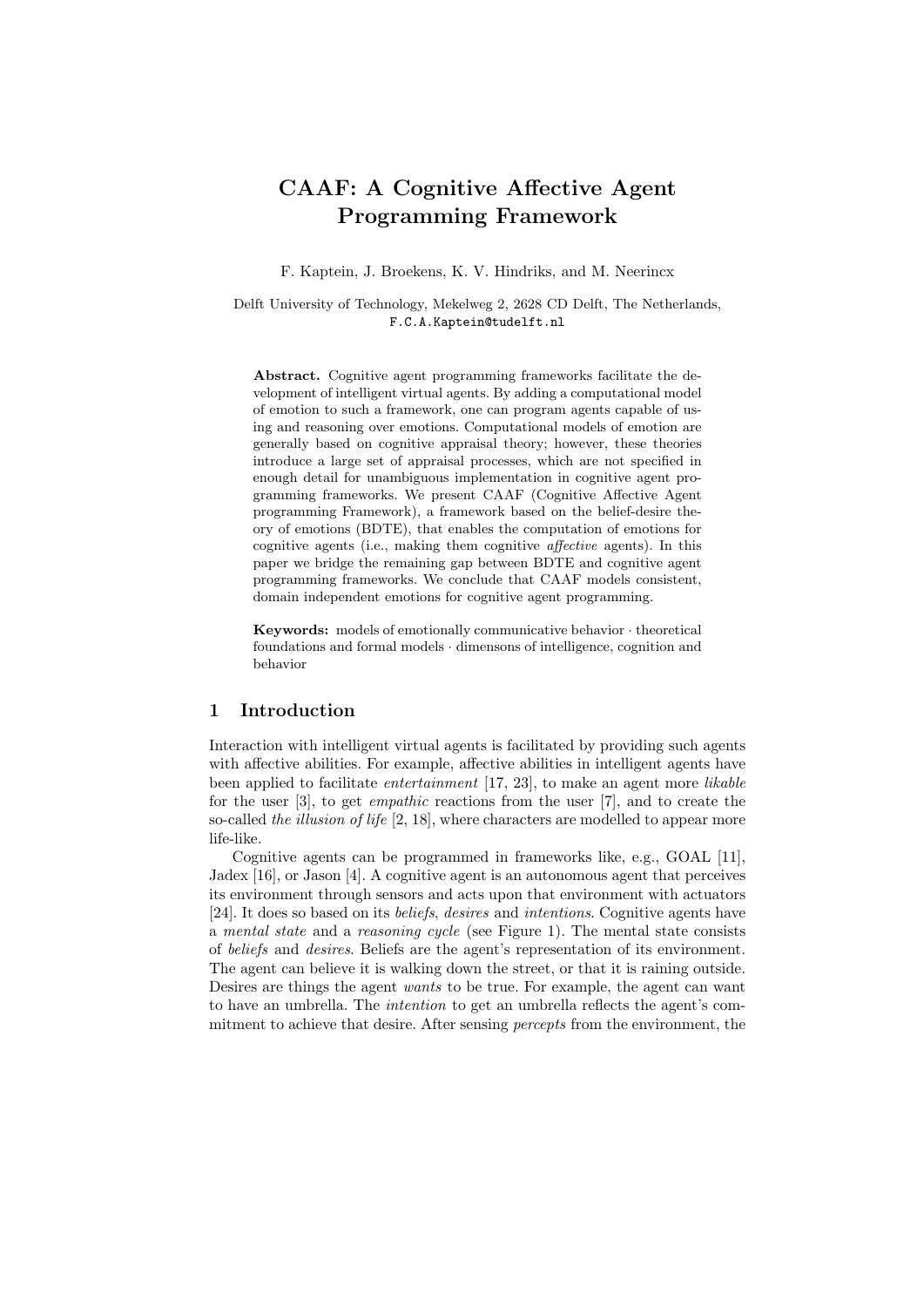agent updates its mental state. Based on its beliefs, desires, and intentions, the agent reasons about its next action. The environment can change by itself, in response to an action of the agent, or actions from other agents that are situated in the same environment; thus, the agent may not always be *certain* of the exact *state of affairs* in its environment.



Fig. 1. The reasoning cycle of a cognitive agent.

By adding a computational model of emotion to cognitive agent programming frameworks, one can program intelligent agents capable of using and reasoning over emotions. Computational models of emotion are usually based on cognitive appraisal theories [13]. Cognitive appraisal theory proposes that emotions are consequences of cognitive evaluations (*appraisals*), relating the event to an individual's desires. For example, one is happy because one believes something to be true, and desires this to be true.

However, cognitive appraisal theories [12, 15, 25] typically introduce a large set of appraisal processes, which are not specified in enough detail for unambiguous implementation in cognitive agent programming frameworks. Psychological theories are developed to explain emotions for humans. These theories are thus not obligated to provide worked out computational specifications for the appraisals.

Here we address this problem by integrating a computational model of the belief-desire theory of emotions (BDTE) [19, 20] with a BDI (belief-desireintention)-based, cognitive agent programming framework. We present CAAF, a Cognitive Affective Agent programming Framework. Emotions are computed based on BDTE for two reasons: 1) because it is conceptually close to the BDI agent framework; and 2) it does not introduce a large set of appraisals that are difficult to describe in a computational manner.

The two main contributions of this work are: 1) We define semantics for the programming constructs of cognitive agents, formalizing how an agent updates its *mental state*, and how emotions are computed. 2) We show when the agent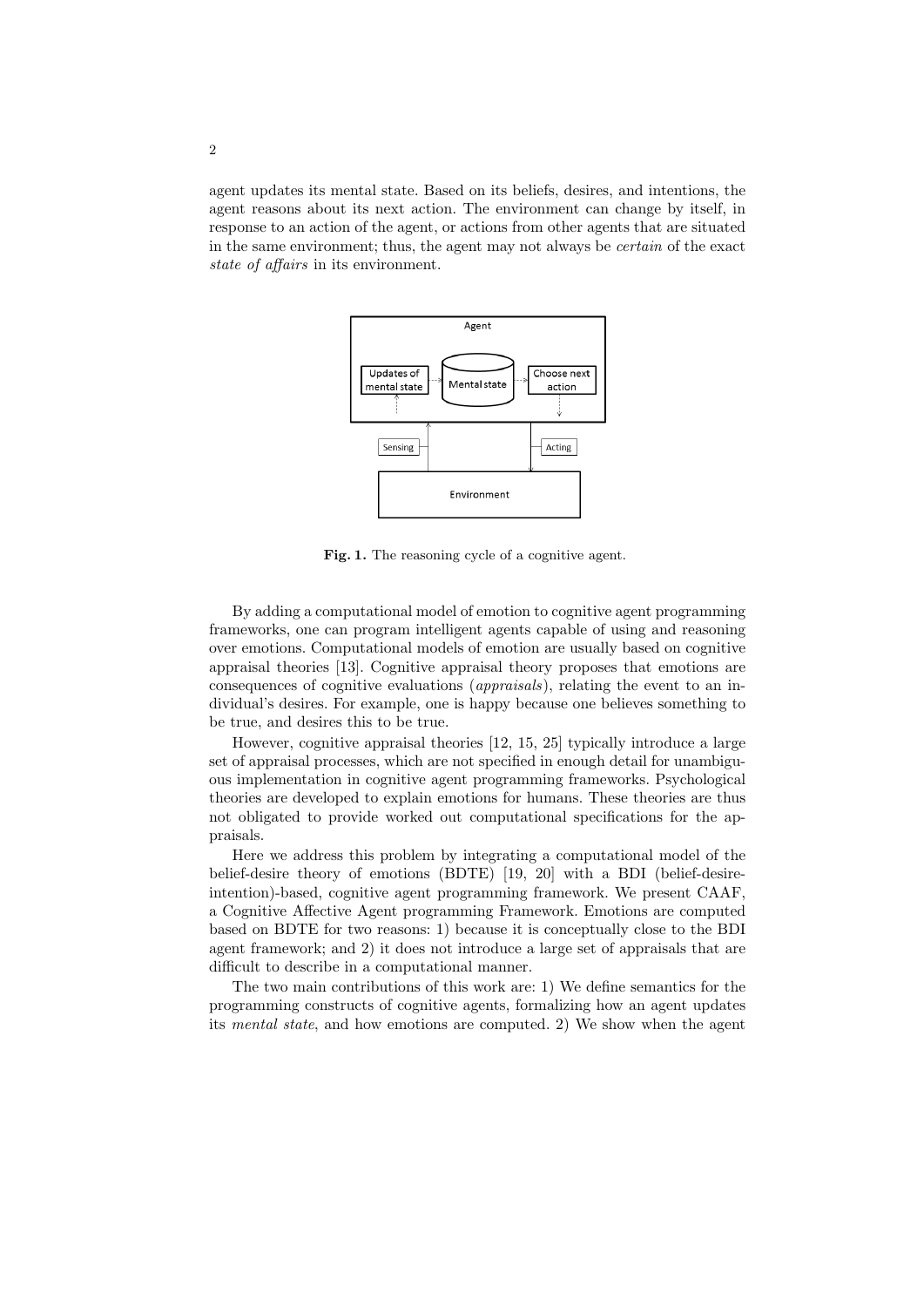should minimally (re)appraise, by proving that, under some circumstances, the computation of emotions stays consistent when reducing the frequency with which the agent's emotions are recomputed, thereby increasing the efficiency of the computation.

# **2 Motivation & Related Work**

In this article we focus on computational models of emotion based on cognitive appraisal theory. A computational model of emotion describes the eliciting conditions for emotions, often including corresponding intensity. A popular appraisal theory among computer scientists, is the OCC-model [1, 15, 27]. The appraisal theory by Lazarus [12], and the sequential check theory (SCT) by Scherer [25, 26] have also found some attention among computer scientists. For example, the computational model EMA [10, 14] is mainly based on the appraisal theory by Lazarus [12], where the link between appraisal and coping is emphasized. EMA models how emotions develop and influence each other. For example, sadness can turn into anger at the responsible source. In [5] a formal notation for the declarative semantics of the structure of appraisal is proposed. Using this, a computational model of emotion is developed based on SCT.

The OCC model is the most implemented cognitive appraisal theory. Computational models based on the OCC model include AR [9], EM [18], FLAME[8], FearNot! [7], FAtiMA [6], and GAMYGDALA [17]. In AR [9] agents judge events based on their pleasantness, and whether they are confirmed, unconfirmed, or disconfirmed. For example, sadness is achieved when an agent confirms an unpleasant event. In EM [18] the aim is to build 'believable agents', agents that appear emotional and engage in social interactions. The EM architecture facilitates artists to model emotional agents in their applications. In FLAME the desirability of an event is modelled with fuzzy sets. For example, they define a fuzzy set 'undesirable event'. Individual events are then partly a member of this set, the amount of membership is adaptively learned over time. FearNot! is an application that helps children to cope with bullying. The agents use planning and expected utility to derive proper emotional responses. Currently the emotional responses in FearNot are triggered with a more enhanced model FAtiMA. FAtiMA divides the appraisal into different modules, all responsible for a separate part of the computation. This enables implementing such modules independently. GAMYGDALA is an emotion engine that can be added to games by annotating events with their influence on the beliefs and desires of different characters.

An underlying problem with many appraisal theories is that cognitive agent programming frameworks lack the required knowledge representations to compute most appraisal processes. For example, a computational model of emotion that aims to describe the OCC-model in total [15], including emotion intensities, needs to model 12 different appraisals. For many of these appraisals it is unclear *how* they should be implemented, e.g., *deservingness*, *sense of reality*, or *proximity*. Other appraisals, e.g., praiseworthiness, require complex constructs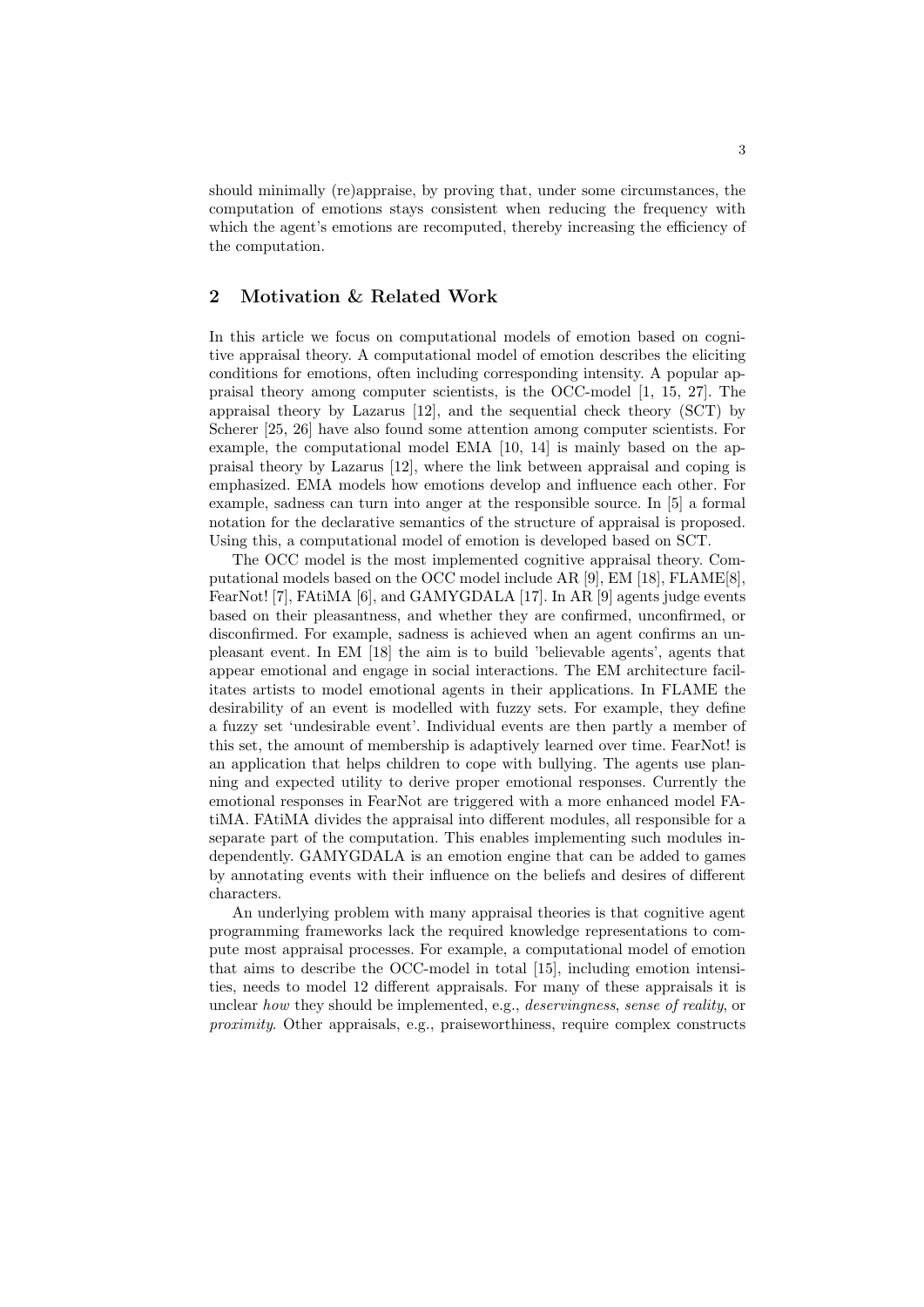

Fig. 2. CAAF is build upon CBDTE [20] and CAFs (Cognitive Agent programming Frameworks). With CAAF, we close the gap between CBDTE and CAFs, and provide a fully worked out, computational account of BDTE.

like norms and values to be represented by the agent. SCT [25, 26] additionally introduces multiple layers in the appraisal process. An event is first analysed in a reactive, bodily responsive, type of way, and later analysed with increasingly nuanced cognitive processes. The computational model of emotion, EMA [14], is mainly based on the appraisal theory by Lazarus [12]. EMA [14] aims to simplify the appraisal processes, introduced by the underlying appraisal theories, and models them from a knowledge representation consisting of beliefs, desires, intentions, and (decision-theoretic) plans. This is conceptually closer to cognitive agent programming frameworks; however, though these frameworks are suited for programming decision-theoretic plans, they do not always do so. This would thus put constraints on the agent programming frameworks for which we want to compute emotions.

The appraisals and knowledge representation proposed by the belief-desire theory of emotion (BDTE) [19, 20] are more compatible with cognitive agent programming frameworks. In BDTE, emotions are derived only from beliefs and desires. In its minimal form BDTE requires only two appraisals. This makes BDTE more suitable as a basis for simulated emotions for such frameworks.

In this paper we integrate a computational model of BDTE with a cognitive agent programming framework (CAF), hence developing CAAF. In [20], Reisenzein extended BDTE to a computational form (CBDTE). CBDTE has been referred to as a computational model of emotion [13]; however, Reisenzein acknowledges that the motivation behind developing CBDTE was not to develop a worked-out computational model, but rather to clarify aspects of BDTE [20]. Here, we build upon CBDTE, and close the gap between CAFs and CBDTE (see figure 2). Thus, this paper presents a *full* computational account of BDTE, and formalizes how a cognitive agent should (efficiently) compute emotions.

# **3 A Model of Emotion for Cognitive Agent Programming Frameworks**

In this Section we present CAAF. We present the formal semantics needed to integrate BDTE with cognitive agent programming. Further, based on this for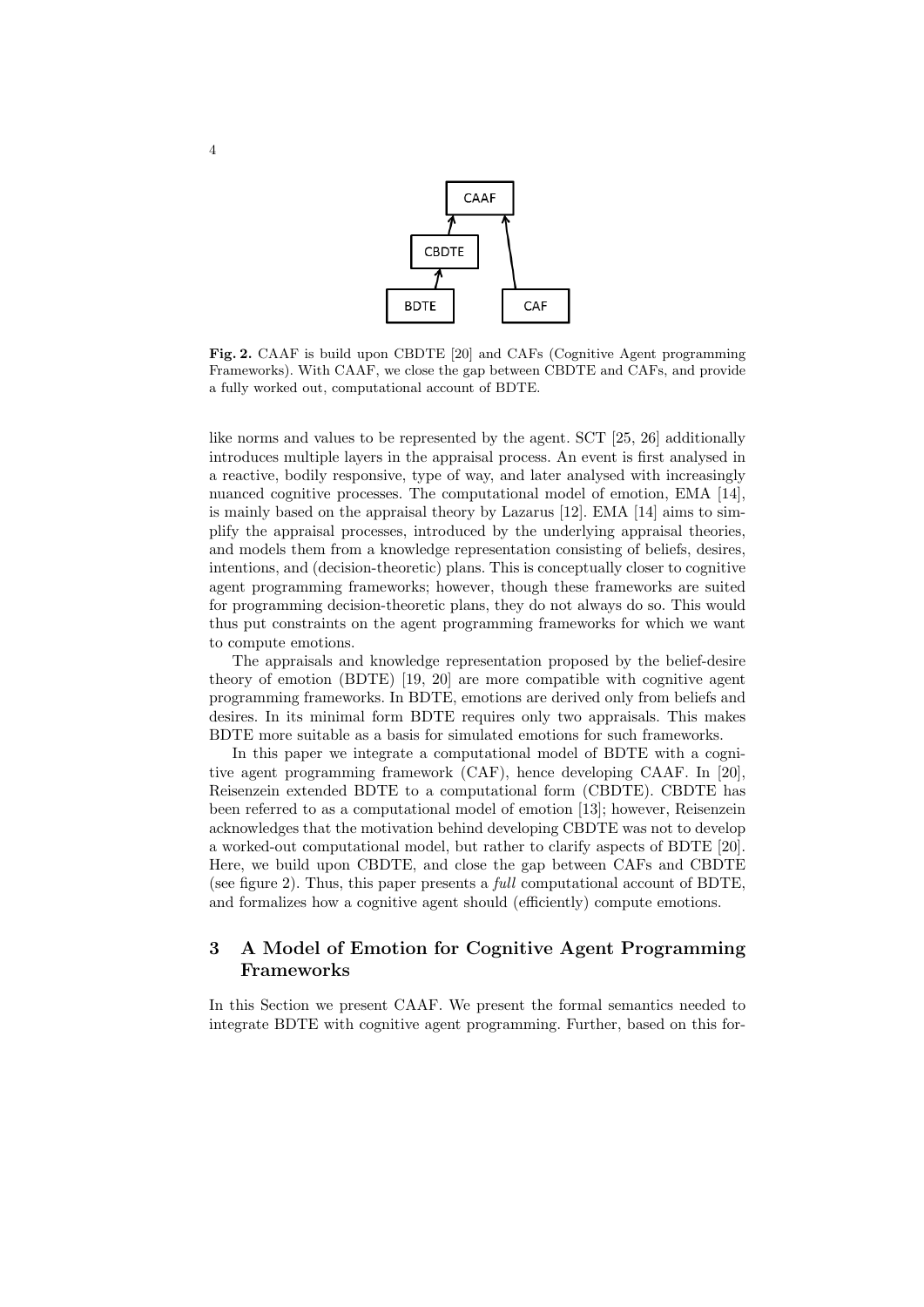mal system we show in Section 4 that emotions can be computed in an efficient way using the model presented here.

#### **3.1 Semantics for a Basic Knowledge Representation & BDTE**

The mental state of an agent requires a *knowledge representation*. The agent needs to *represent* states of affairs, to *store* these representations, and to *change* the stored representations.

Representing the states of affairs is achieved with a *language*. This language needs to define a syntax of *well-formed formulae*. We write  $\varphi \in \mathcal{L}$  to denote that  $\varphi$  is a formula of language  $\mathcal{L}$ . Here, a formula is a single proposition that contains information about a *state of affairs*, i.e., it is a sentence that *expresses whether a state of affairs is true (or not)*. We do not define how *logical connectives* work in this language, i.e., symbols that connect propositions such that the sense of the compound proposition depends only on the original sentences (for example,  $\varphi_1$  *and*  $\varphi_2$ ). The contribution of this paper is to define semantics for the programming constructs of cognitive agents, formalizing how an agent updates its *mental state*, and how emotions are computed.

Storing states of affairs is done with a *set*. The belief, desire and emotion base are represented in the semantics as a set of formulae, mapped to a value [0*,* 1]. These bases are a subset of some language  $\mathcal{L}$ , but contain further information as well. A belief base has the form:  $\Sigma : \langle C : \mathcal{L} \to [0,1] \rangle$ , where C is mapping of a formula  $\varphi$  to (exactly one) certainty value between [0, 1]. We denote  $b\{\varphi \rightarrow$  $c \} \in \Sigma$  for 'the agent believes  $\varphi$  with certainty *c*'. Furthermore, we add the constraint that if C contains the mappings  $b\{\varphi \to c\}$  and  $b\{\neg \varphi \to c'\}$ , then  $c = 1 - c'$ . A desire base has the form  $\Gamma : \langle U : \mathcal{L} \to [0,1] \rangle$ , where U is mapping that maps formula  $\varphi$  to a utility value between [0, 1]. We denote  $d\{\varphi \to c\} \in \Gamma$ for 'the agent desires  $\varphi$  with utility (strength of desire) *u*'. Finally an emotion base has the form  $\Upsilon : \mathcal{I} : \mathcal{L} \times \Theta \to [0,1]$ , where  $\theta \in \Theta$  is an emotion label (happy, unhappy, hope, fear, surprise, relieve, or disappointment), and *I* maps formula  $\varphi \in \mathcal{L}$  and label  $\theta \in \Theta$  to an intensity value between [0, 1]. We denote  $e\{\varphi \times \theta \to i\} \in \Upsilon$  for 'the agent has emotion  $\theta$  (concerning formula  $\varphi$ ) with intensity *i*'. Note that traditional boolean propositional logic (where formulae are either true or false, rather than mapped to a value between [0*,* 1]) would be sufficient for programming cognitive (BDI-based) agents [11]. However, for the computation of many emotions in BDTE we need values between [0*,* 1]. For example, an agent that applies for a new job cannot feel hope (according to BDTE) when it only knows if it got the job afterwards. It should reason over the certainty of getting this job. For example, after having a good job interview. Also note that the emotions in *Υ* contain a formula, rather than just a label and intensity. With this we model the apparent directedness of emotions, in line with BDTE [20]. One is happy *about* some formula, e.g.,  $\varphi = 1$  will get a new job'.

Changing the knowledge representation is denoted with a combine operator *⊕*. Given some set *S* and some set *T* containing a number of formulae, *S ⊕ T* denotes an update of *S* with *T*. *⊕* is a simple set join, with elements in set *T* taking priority over elements in set *S*, to allow updating of *c*, *u* and *i* in *S*. For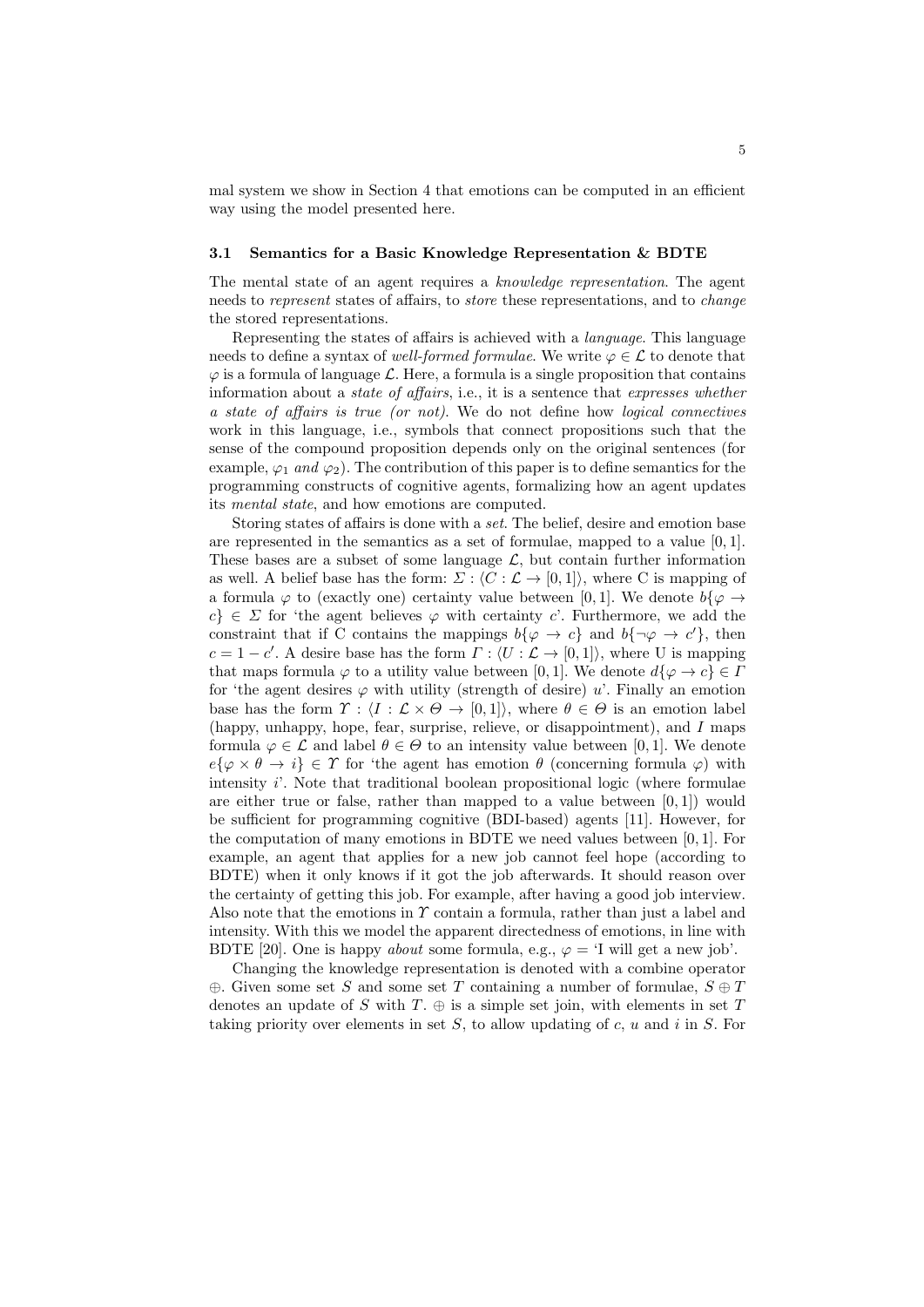all formulae  $\varphi \in S$  and  $\varphi \in T$ , the mapping  $\varphi \to n$  in the resulting set is taken from the set *T*. Thus,  $\oplus$  is not symmetric, i.e.,  $S \oplus T \neq T \oplus S$ .

#### **Definition 1.** (Combine *⊕*)

*Given some sets S, and T, which contain a number of elements*  $e = {\varphi \to n}$ *, where*  $\varphi$  *is a formula*  $\varphi \in \mathcal{L}$ *, and n a value*  $n \in [0,1]$ *.*  $S \oplus T$  *is defined as follows:* 

 $e \in S \oplus T$  *iff*  $e \in T$ , *or*  $(e \in S \text{ and } e \notin T)$ 

A knowledge representation is a pair  $\langle \mathcal{L}, \oplus \rangle$ , where  $\mathcal L$  is a language to represent states of affairs, and *⊕* defines how a set of formulae is updated with another set of formula. Using our definition of a knowledge representation, we can now formally define what a *mental state* of an agent is. We call this initial definition a 'Simple Mental State' because we will expand it later in the paper.

#### **Definition 2.** (Simple Mental State)

*A mental state is a pair ⟨Σ, Γ⟩ where Σ is called a belief base, and Γ is a desire base.*

The aim of the work presented here is to add *emotional reasoning* to these agent programming frameworks. The belief-desire theory of emotion (BDTE) [19, 20] provides a method for computing emotional responses based solely on ones beliefs and desires. For BDTE we need only the beliefs and desires, before and after an agent's update of its mental state. We could imagine that a computation of an agent program is a sequence of mental states  $m_0, m_1, m_2, \ldots$  BDTE then enables the computation of an agent's emotions in a mental state  $m<sub>i</sub>$  by using the belief- and desire base corresponding to mental states *m<sup>i</sup>−*<sup>1</sup> and *m<sup>i</sup>* . Based on BDTE we can define the inner workings of this function [20].

Definition 3 describes BDTE in a computational manner. This is based on CBDTE [20]. In function  $R(\Sigma, \Sigma', \Gamma, \Gamma') \rightarrow \Upsilon$  (*R* for Reisenzein's appraisal [20]), we denote  $\Sigma$  as the belief base of mental state  $m_{i-1}$ ,  $\Gamma$  as the desire base of mental state  $m_{i-1}$ ,  $\Sigma'$  as the belief base in mental state  $m_i$ , and  $\Gamma'$  as the desire base of mental state  $m_i$ . The function  $R(\Sigma, \Sigma', \Gamma, \Gamma')$  computes all new emotions resulting from changes in the mental state.

#### **Definition 3.** (BDTE *R*)

Given function  $R(\Sigma, \Sigma', \Gamma, \Gamma') \to \Upsilon$ . Let S be the set containing all  $\varphi$  such that  $b\{\varphi \to c\} \in \Sigma$ ,<br> $b\{\varphi \to c'\} \in \Sigma'$ ,  $d\{\varphi \to u\} \in \Gamma$ , and  $d\{\varphi \to u'\} \in \Gamma'$ , with  $c \neq c'$ , or  $u \neq u'$ .  $S = \{\varphi_1, \ldots, \varphi_n\}$ . *If* we iterate through *S* with  $i = 1..n$ , add the following emotions as follows:  $\gamma = E_1 \oplus E_2 \oplus \ldots \oplus E_n$ , *such that:*

|  | $e{\varphi_i \times happy \to u} \in E_i$                        | iff $c' = 1 \& u > 0$      |
|--|------------------------------------------------------------------|----------------------------|
|  | $e{\varphi_i \times unhappy \to u} \in E_i$                      | iff $c' = 0$ & $u > 0$     |
|  | $e{\varphi_i \times hope \to c' \times u} \in E_i$               | iff $0 < c' < 1$ & $u > 0$ |
|  | $e{\varphi_i \times \text{f}ear \to (1 - c') \times u} \in E_i$  | iff $0 < c' < 1$ & $u > 0$ |
|  | $e{\varphi_i \times surprise} \rightarrow 1-c{\in E_i}$          | iff $c'=1$                 |
|  | $e{\varphi_i \times surprise} \rightarrow c{\varphi} \in E_i$    | iff $c' = 0$               |
|  | $e{\varphi_i \times relief} \rightarrow 1 - c{\varphi_i \in E_i$ | iff $c' = 1 \& u > 0$      |
|  | $e{\varphi_i \times disappointment \to c} \in E_i$               | iff $c' = 0$ & $u > 0$     |

For example, let  $\varphi_1 = 'I \text{ got a new job'}$ ,  $b\{\varphi_1 \to 1\} \in \Sigma'$  (i.e., the agent beliefs to have gotten a new job), and  $d\{\varphi_1 \to 0.9\} \in \Gamma$  (i.e., the agent strongly desires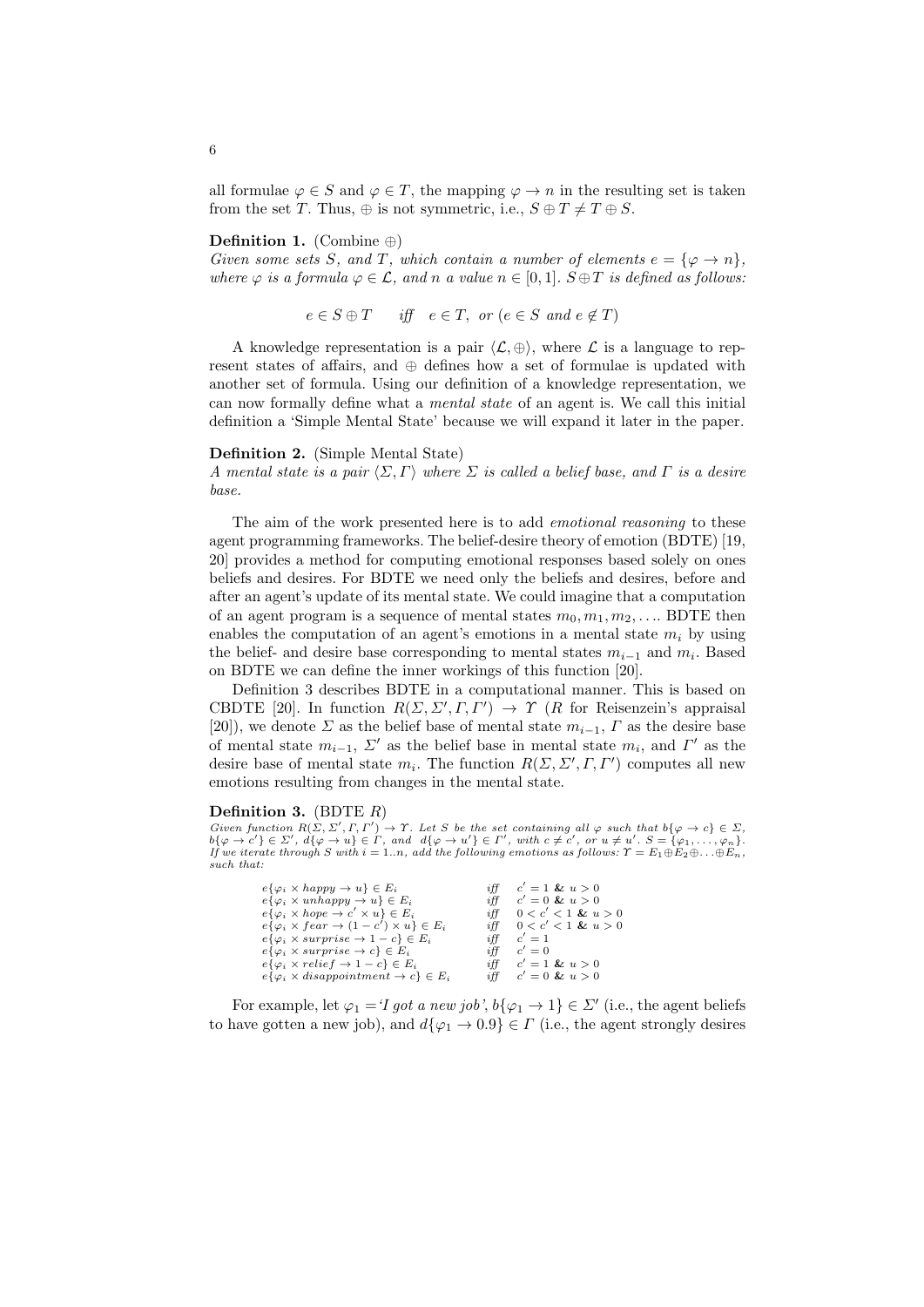to have gotten a new job), then Definition 3 prescribes  $e\{\varphi_1 \times happy \to 0.9\} \in \Upsilon$ (i.e., the agent is very happy that it got a new job).

With these definitions we already have a framework to implement emotions, which basically works as proposed in previous work [20]. We might imagine that the computation of an agent program results in a sequence of mental states *m*0*, m*1*, m*2*, . . .*. Computing emotions can then be done by computing *Υ* over two consecutive mental states. However, this approach does not take into account that emotion intensities decay over time, how to deal with multiple appraisals of the same emotion label  $(\theta)$ , or the fact that you might want to store emotions for reasoning purposes. Furthermore, computation based on BDTE gives a large set containing multiple emotions for every formula  $\varphi$  the agent has in its mental state, meaning we need a method to abstract useful information from it.

#### **3.2 Closing the Semantic Gap between BDTE and BDI**

In this Section we expand the model such that BDTE can be used for agent programming in an efficient way, including decay, repeated appraisals, and querying the emotions. We start with expanding the mental state of an agent with an emotion base. With this we can store the current emotional state of an agent, and query this when needed.

#### **Definition 4.** (Mental State)

*A mental state is a triple ⟨Σ, Γ, Υ⟩ where Σ is called a belief base, Γ is a desire base, and Υ is an emotion base.*

With an emotion base storing the emotional responses we can now define a function that gradually decays the intensities of the stored emotions. Function  $d(\Upsilon, \Delta t)$  is responsible for decaying the emotional state  $\Upsilon$  over time  $\Delta t$ . For the consistency of our model (see Section 4) we define *∆t* to be zero within one reasoning cycle of an agent. Between reasoning cycles, *∆t* is a function over the actual system time passed between the start of the previous and current reasoning cycle. Function decay is a mapping  $d: \mathcal{X} \to \mathcal{Y}'$ , that decreases the intensity  $i \in [0, 1]$  for all elements  $e\{\varphi \times \theta \to i\} \in \Upsilon$ .

**Definition 5.** (Decay Function *d*) *Let*  $e\{\varphi \times \theta \to i\} \in \Upsilon$ *. d is a function*  $d(\Upsilon, \Delta t) \to \Upsilon'$  *defined as:* 

 $e\{\varphi \times \theta \to f(\theta, i, \Delta t)\} \in d(\Upsilon, \Delta t)$  *iff*  $e\{\varphi \times \theta \to i\} \in \Upsilon$ 

*Where*  $f(\theta, i, \Delta t)$  *is a function that decreases the intensity i*, and for all *emotions*  $e \in \Upsilon$  *the emotion also exists in*  $\Upsilon'$  *with a decayed intensity. The function can be initialized differently for every emotion label*  $\theta \in \Theta$ . An example *of exponential decay for happy would be:*  $f(happy, i, \Delta t) = i - i \times \Delta t$ .

We adopt the view in [18] that decay may need different instantiations for different emotions, depending on the corresponding emotion label *θ ∈ Θ*. For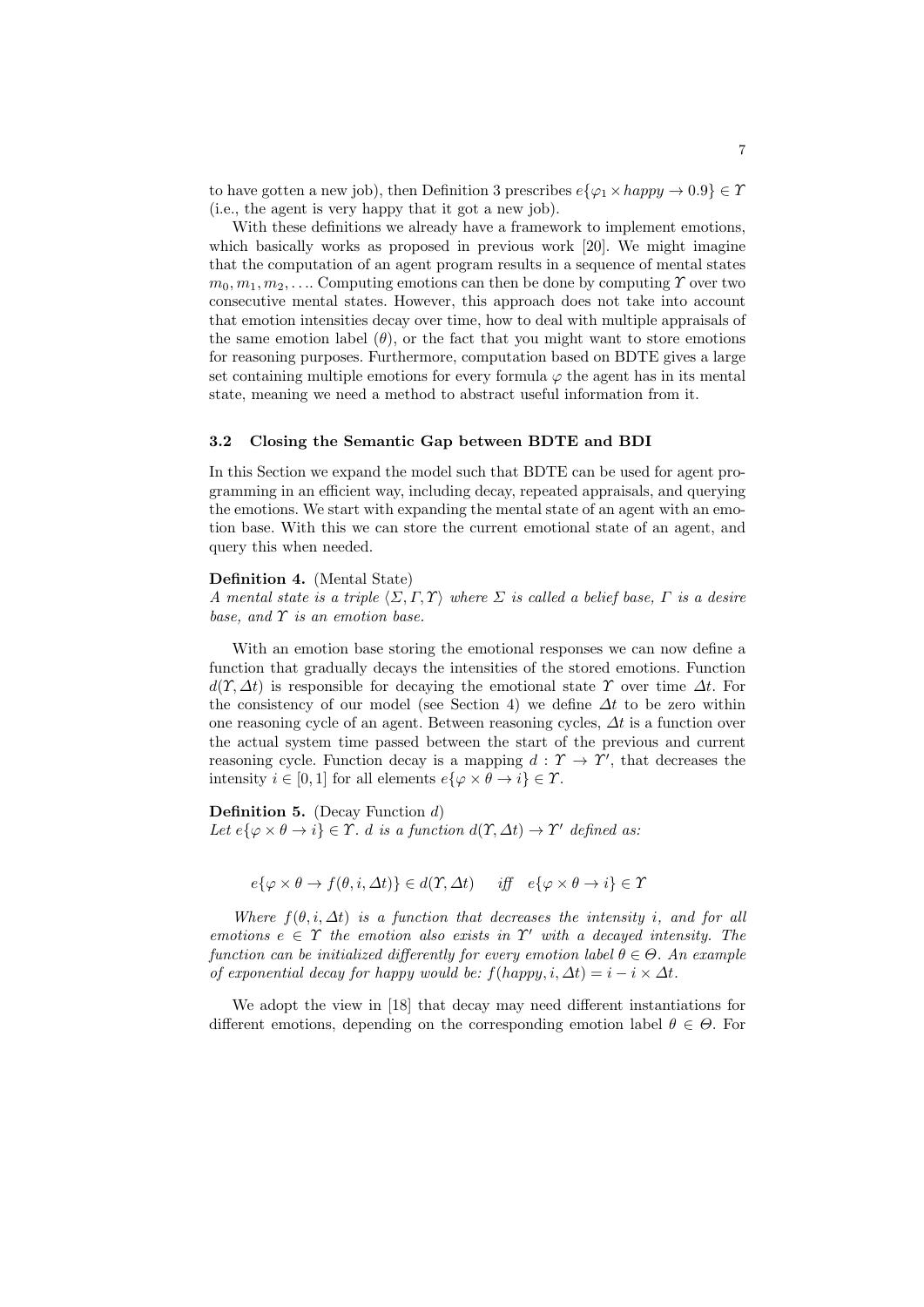example, hope and fear may decay slower than surprise. In our model an agent programmer can adjust the default decay function, for every emotion label independently.

The above defined functions come together in (i.e., are sub-functions of) function **EM**. This function is a mapping: **EM**( $\Sigma \times \Sigma \times \Gamma \times \Gamma \times \gamma$ )  $\rightarrow \gamma$ .

#### **Definition 6.** (Emotion Base Transformer **EM**)

*Let Σ, Γ, and Υ be a belief base, desire base, and emotion base in some mental state m. Further, let Σ′ , and dbase′ be the belief base and desire base after some update on this mental state. Function*  $\mathbf{EM}(\Sigma \times \Sigma' \times \Gamma \times \Gamma' \times \Gamma) \rightarrow \Upsilon'$  computes *the emotion base in this updated mental state as follows:*

$$
\Upsilon' = d(\Upsilon, \Delta t) \oplus R(\Sigma, \Sigma', \Gamma, \Gamma')
$$

This function is called when the belief base or desire base of an agent change. This happens through *updates*. There is a set of build-in updates that act on the mental state bases of the agent. Updates change the belief and desire bases of the agent. Whilst performing these updates, the agent will automatically add emotions to its emotion base *Υ*.

#### **Definition 7.** (Mental State Transformer *M*)

*Let*  $\varphi \in \mathcal{L}$ *, and*  $n \in [0,1]$ *. The* mental state transformer function  $\mathcal{M}(update, m) \rightarrow$ *m′ is a mapping from built-in updates (update = [insert, adopt, drop]) and mental states*  $m = \langle \Sigma, \Gamma, \Upsilon \rangle$  *to mental states as follows:* 

> $\mathcal{M}(insert(\varphi, n), m) = \langle \Sigma \oplus \{\varphi \to n\}, \Gamma, \Upsilon' \rangle$  $\mathcal{M}(\mathbf{adopt}(\varphi, n), m) = \langle \Sigma, \Gamma \oplus \{\varphi \to n\}, \Gamma' \rangle$  $\mathcal{M}(drop(\varphi), m) = \langle \Sigma, \Gamma \oplus \{ \varphi \to 0 \}, \Upsilon' \rangle$

*with*  $\Upsilon' = \mathbf{EM}(\Sigma, \Sigma', \Gamma, \Gamma', \mathcal{T})$ , where  $\Sigma'$  is the belief base, and  $\Gamma'$  is the desire *base in the resulting mental state m′ .*

Mental state bases are defined as sets, thus, if a previous mapping  $\{\varphi \rightarrow$ *n}* exists in the mental state, then the updates defined above overwrite the previous mapping. In BDTE the claim is made that emotions are subconscious meta-representations of ones beliefs and desires [20]. In the definition above, we model this with function **EM**, which automatically updates the emotions when updating the beliefs, and desires in the mental state.

#### **Definition 8.** (Transition rule)

*Let m be a mental state, and* u *be an update ([insert, adopt, drop]) performed in mental state m. The transition relation*  $\stackrel{u}{\longrightarrow}$  *is the smallest relation induced by the following transition rule.*

$$
\frac{\mathcal{M}(\mathbf{u}, m) \text{ is defined}}{m \xrightarrow{\mathbf{u}} \mathcal{M}(\mathbf{u}, m)}
$$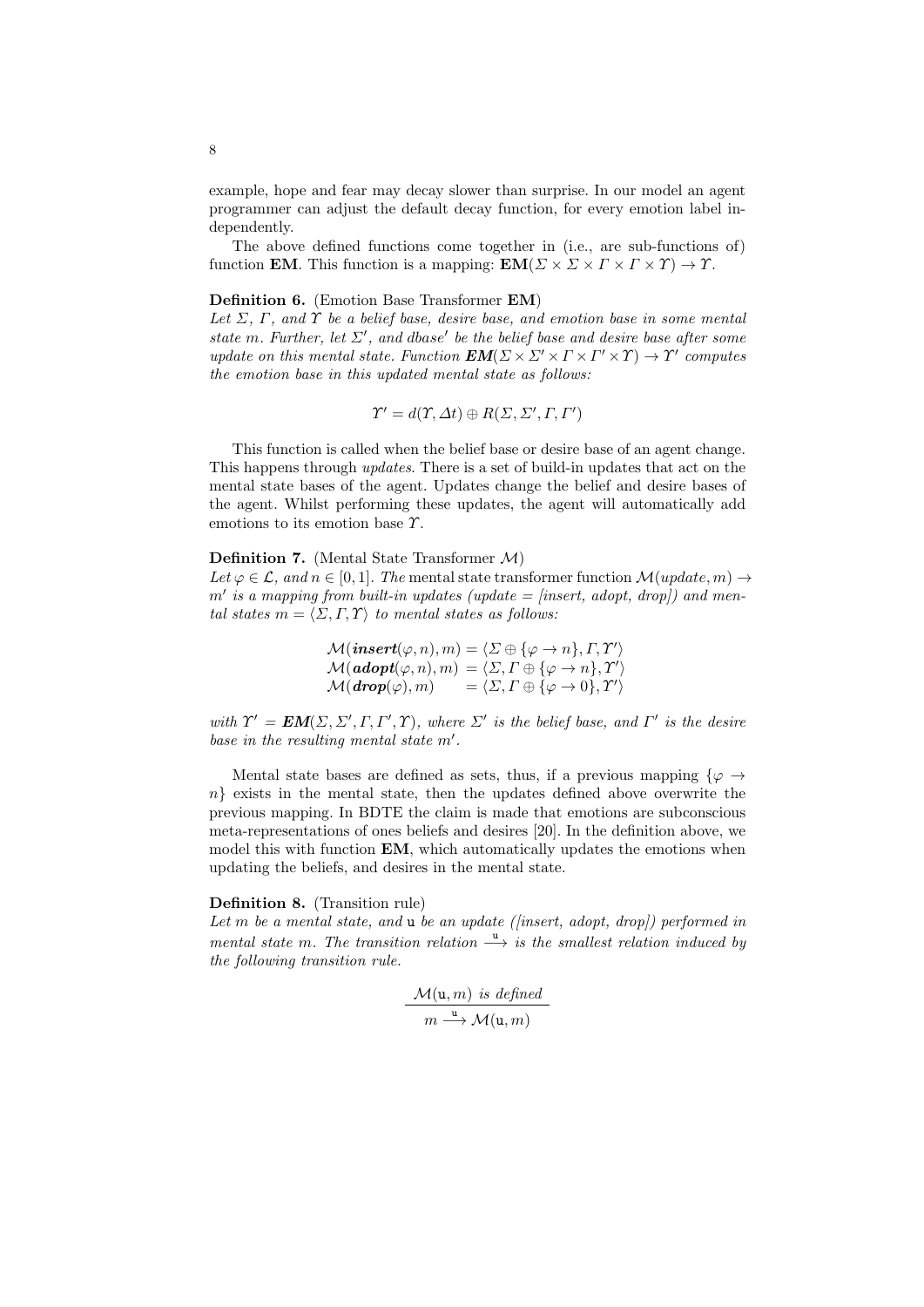The execution of an agent as explicated above, results in a *computation*. A computation in this context is a list of mental states and corresponding updates, performed by the agent. The new mental state is derived from the transition rule in Definition 8. The agent chooses its next update from the set of possible updates in the current state, this set is filled through the rules defined by the programmer. The computation starts in the initial mental state of the agent.

#### **Definition 9.** (Mental Computation)

*A* mental computation is a sequence of mental states  $m_0$ ,  $u_0$ ,  $m_1$ ,  $u_1$ ,  $m_2$ ,  $u_2$ , ... *such that for each <i>i we have that*  $m_i \xrightarrow{u_i} m_{i+1}$  *can be derived using the transition rule of Definition 8.*

The emotion update function **EM** is triggered as part of the Mental State Transformer (Definition 7). It is a part of the mapping from  $m_i \stackrel{u_i}{\longrightarrow} m_{i+1}$ . Emotions are thus computed after every mental state change of an agent.

Figure 1 showed the reasoning cycle of an agent. The mental computation, defined in Definition 9, operates solely in the 'updates of mental state' box. This means that in the model presented here, an agent senses its environment and starts updating its mental state based on these observations. With these mental state updates, we now defined how emotions are automatically changed accordingly. After updating its mental state, the agent can choose a new action to perform in the environment, which in turn changes the environment. The agent then again senses the changes in the environment, and the cycle starts anew.

#### **3.3 Querying the Emotion Base**

Querying the emotion base of an agent is useful. For example, if one wants to know if the agent is happy then one should inspect the emotion base for formulae about which the agent is happy. However, a computation based on BDTE gives a large set containing multiple emotions for every formula  $\varphi$  the agent has in its mental state. We therefore need a function that abstracts over these formulae.

To model this, we define an overall *affective state*, which summarizes the agent's emotions. We compute this affective state with function *A*. This function computes abstractions from the emotion base that enable a programmer to, for example, query the overall happiness of an agent. It summarizes the emotions in some emotion base *Υ*. It does so by taking all formulae in the emotion base *Y*, for all emotion labels  $θ ∈ Θ$ , and computing a single intensity from these emotions in  $\gamma$  concerning the emotion label  $\theta$ .

Besides the computational argumentation there is also a psychological argumentation to define the affective state. In [21] Reisenzein argues that emotions have a hedonic tone, different than that of beliefs and desires. It *feels* a certain way to have an emotion, which is essentially different from how a belief or desire feels. In his own words: "To account for the hedonic tone of emotions in BDTE, one must assume that 'emotional' belief-desire configurations cause a separate mental state that carries the hedonic tone. [21]" By means of an affective state we model this hedonic tone of emotions.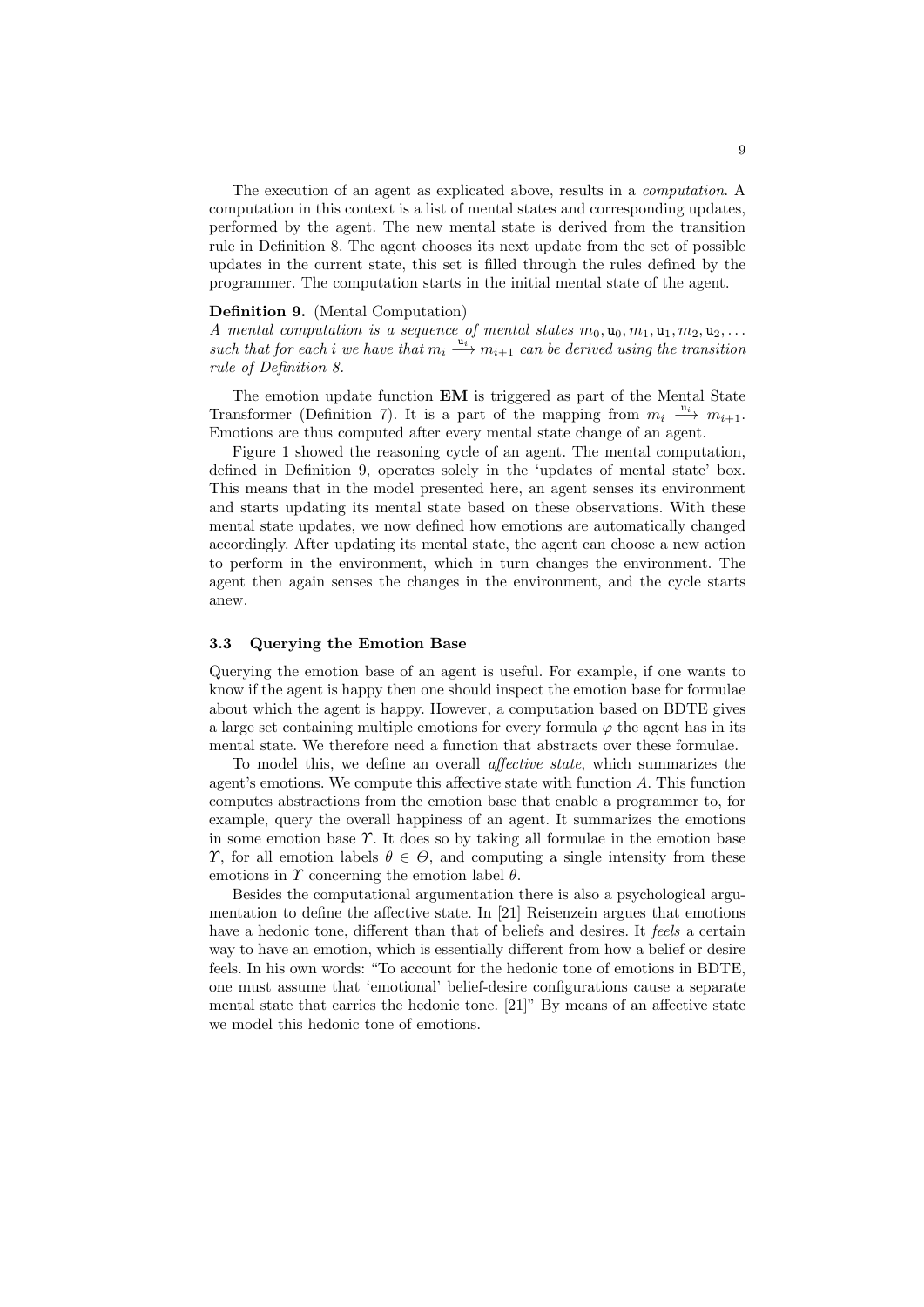#### **Definition 10.** (Affective State *Ω*)

*Ω is a function, that computes a generalized affective state which summarizes the emotions*  $e\{\varphi \times \theta \to i\} \in \Upsilon$  *for some emotion label*  $\theta \in \Theta$ *.* 

$$
\Omega(\theta, \Upsilon) = \log_2(\sum_{e \{ \varphi \times \theta \to i \} \in \Upsilon} 2^{i \times 10}) / 10
$$

In our model we have implemented  $\Omega(\theta, \Upsilon)$  with a logarithmic function (*Log*<sub>2</sub>)  $(\sum 2^{i \times 10})/10$ , where we sum over all emotions  $e\{\varphi \times \theta \to i\} \in \Upsilon$  corresponding to label  $\theta$ . Other possible functions might be normal combine:  $i' = I/(I + 1)$ , with I the summation of all intensities concerning  $\theta$ ), or a simple MAX function (taking the highest intensity emotion corresponding to *θ*.

From these functions the logarithmic is computationally speaking slightly less efficient; however, the function forces the resulting intensity to be as least as large as the highest value, but takes other values into account. For example, happiness about three different propositions:  $\varphi_1$  = 'Getting a new job',  $\varphi_2$  = 'Buying a new car', and  $\varphi_3$  = 'Going out for dinner', with corresponding intensities: [0*.*7*,* 0*.*6*,* 0*.*3], will compute to an overall happiness of 0.76 with logarithmic combine, to 0.62 with normal combine, and to 0.7 with the MAX function.

We do not claim that this is the only correct way to compute the overall affective state, but rather that an agent programmer *requires* a summary to efficiently query the emotion base, and that the here proposed approach will thus help the programmer.

# **4 Proof of Consistency when Minimizing the (Re)Appraisal of Emotions**

In Section 3 we defined the (re)computation of an agent's emotions to occur after every mental state update. However, this is not a computationally optimal approach. In this Section we show how one can optimize this by showing when an agent should minimally (re)compute its emotions (i.e., when the agent should *(re)appraise*).

There are three conditions that should trigger a reappraisal: 1, An agent should reappraise before querying its emotion base, if it has updated its mental state since the last reappraisal, since otherwise it would query an outdated emotional state. 2, An agent should reappraise before a mental state update if the last reappraisal was in a previous reasoning cycle, otherwise the emotions are not correctly decayed. 3, An agent should reappraise when it performs a mental state update on a formula that had already been updated after the last reappraisal, otherwise the previous update will be lost. Since 1 and 2 directly follow from the formal semantics, we need only to show that 3 is true. We do so by proving that if we assume that updates refer to different formulae, appraisal can be postponed to the last update. From this one can infer point 3.

**Theorem 1.** *Consistency For Delayed Appraisal*

*Let*  $u_1, u_2, \ldots, u_n$  *be different mental state updates, with*  $\varphi_1, \varphi_2, \ldots, \varphi_n$  *the formulae these updates refer to respectively. Furthermore, let*  $\mathbf{u}'_1, \mathbf{u}'_2, \ldots, \mathbf{u}'_n$  *be the same*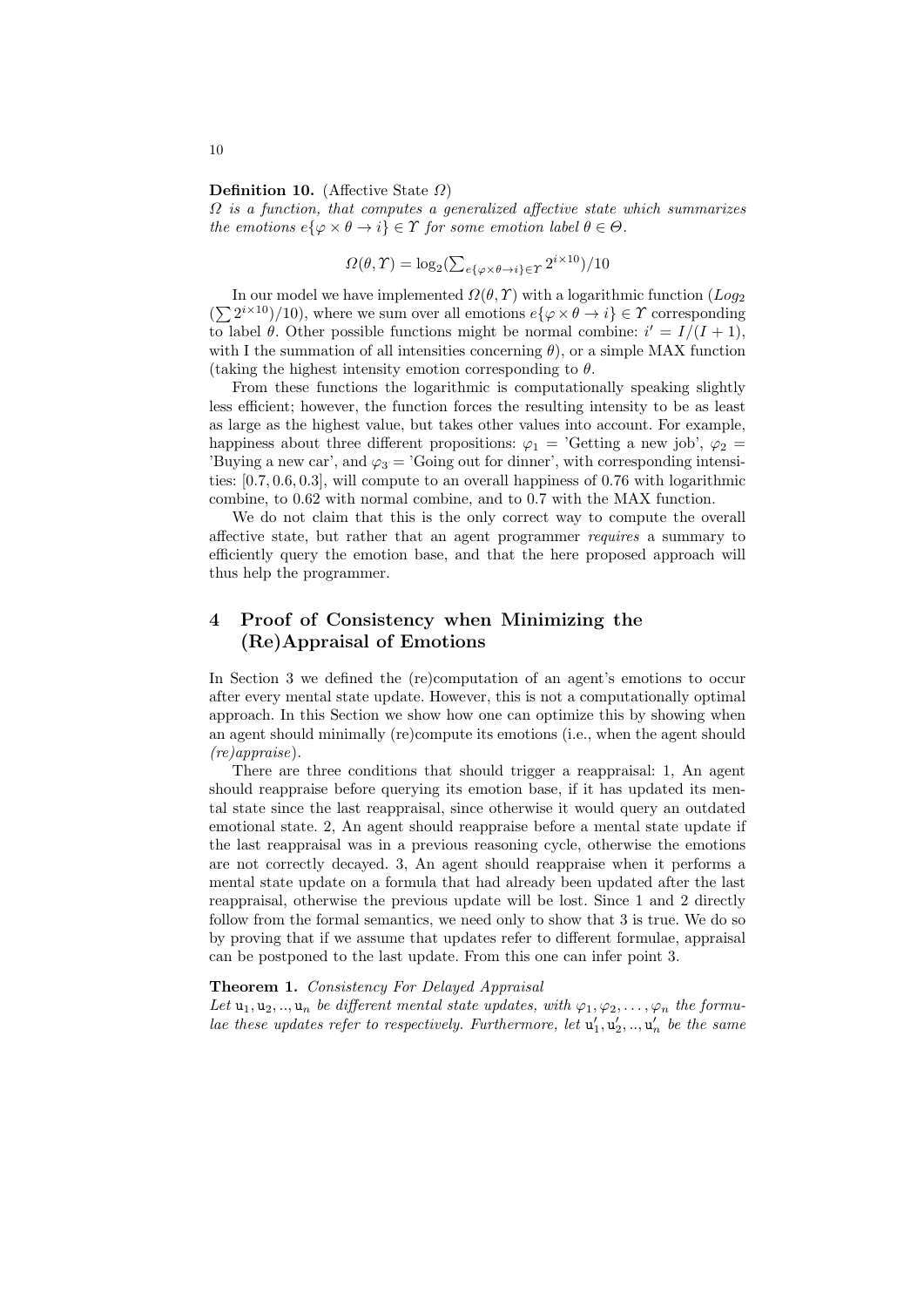*mental state updates; however, for these mental state updates we define the Mental State Transformer (Definition 7) to delay updating the emotion base until*  $\mathbf{u}'_n$ . *Furthermore let*  $\varphi_1 \neq \varphi_2 \neq \ldots \neq \varphi_n$ *. Consider the following two possible reasoning cycles:*

$$
rc_1: \t m_0 \xrightarrow{u_1} m_1 \xrightarrow{u_2} \dots \xrightarrow{u_n} m_n
$$
  

$$
rc_2: \t m_0 \xrightarrow{u'_1} m'_1 \xrightarrow{u'_2} \dots \xrightarrow{u'_n} m'_n
$$

*where*  $rc_2$  *delays updating the emotion base until update*  $\mathbf{u}'_n$ *. Under the constraint that*  $\varphi_1 \neq \varphi_2 \neq \ldots \neq \varphi_n$ , we can derive that  $m_n = m'_n$ .

To show the truth of this claim, let the knowledge bases corresponding to mental state  $m_i$  be denoted with,  $m_i = \langle \Sigma_i, \Gamma_i, \Upsilon_i \rangle$ . Since  $\Sigma$  and  $\Gamma$  are updated normally we need only to show that  $\gamma_n = \gamma'_n$ . To this end, we first need to define a property of the definitions. We defined *∆t* in function *d* (decay) to be zero within one reasoning cycle. Furthermore,  $d(\Upsilon, 0) = \Upsilon$ . Due to this, we can ignore decay when comparing reasoning cycles  $rc_1$  and  $rc_2$ . If we denote  $E_i$  to be the set of emotions resulting from function *R* in transition  $m_{i-1} \stackrel{u_i}{\longrightarrow} m_i$ , then we can write:

$$
\begin{array}{l}\n\Upsilon_1 = d(\Upsilon_0, 0) \oplus E_1 \\
= \Upsilon_0 \oplus E_1 \\
\Upsilon_2 = d(\Upsilon_0 \oplus E_1, 0) \oplus E_2 \\
= \Upsilon_0 \oplus E_1 \oplus E_2 \\
\Upsilon_n = \Upsilon_0 \oplus E_1 \oplus E_2 \oplus \ldots \oplus E_n.\n\end{array}
$$

The emotion base resulting from reasoning cycle 2 can be found with the same definitions. Since the update of the emotion base is delayed, the emotion base *Y*<sub>*n*</sub><sup> $-1$ </sup> = *Y*<sub>0</sub>. Furthermore, the computation of new emotions (Definition 3) will consider all updated formulae:

$$
\begin{aligned} \Upsilon'_n &= d(\Upsilon_0, 0) \oplus \{ E_1 \oplus E_2 \oplus \ldots \oplus E_n \} \\ &= \Upsilon_0 \oplus E_1 \oplus E_2 \oplus \ldots \oplus E_n. \end{aligned}
$$

If  $\varphi_1 \neq \varphi_2 \neq \ldots \neq \varphi_n$ , then the emotions in sets  $E_1, \ldots, E_n$  do not overwrite each other when added to the emotion bases. Therefore, we can conclude that  $\gamma_n = \gamma'_n$ . Together we can now also conclude  $m_n = m'_n$ .

# **5 Discussion**

In this section we discuss some drawbacks of using BDTE as psychological background. BDTE models a limited range of emotions compared to other theories (BDTE models 7 emotions, while, for example, OCC models over 20 different emotions). Should an agent programmer want to use the emotions in the agent's decision making, then a smaller set of emotions might be more conceivable; however, there can also be domains in which the set of emotions modelled by BDTE is too limited. For example, when a programmer needs the agent to properly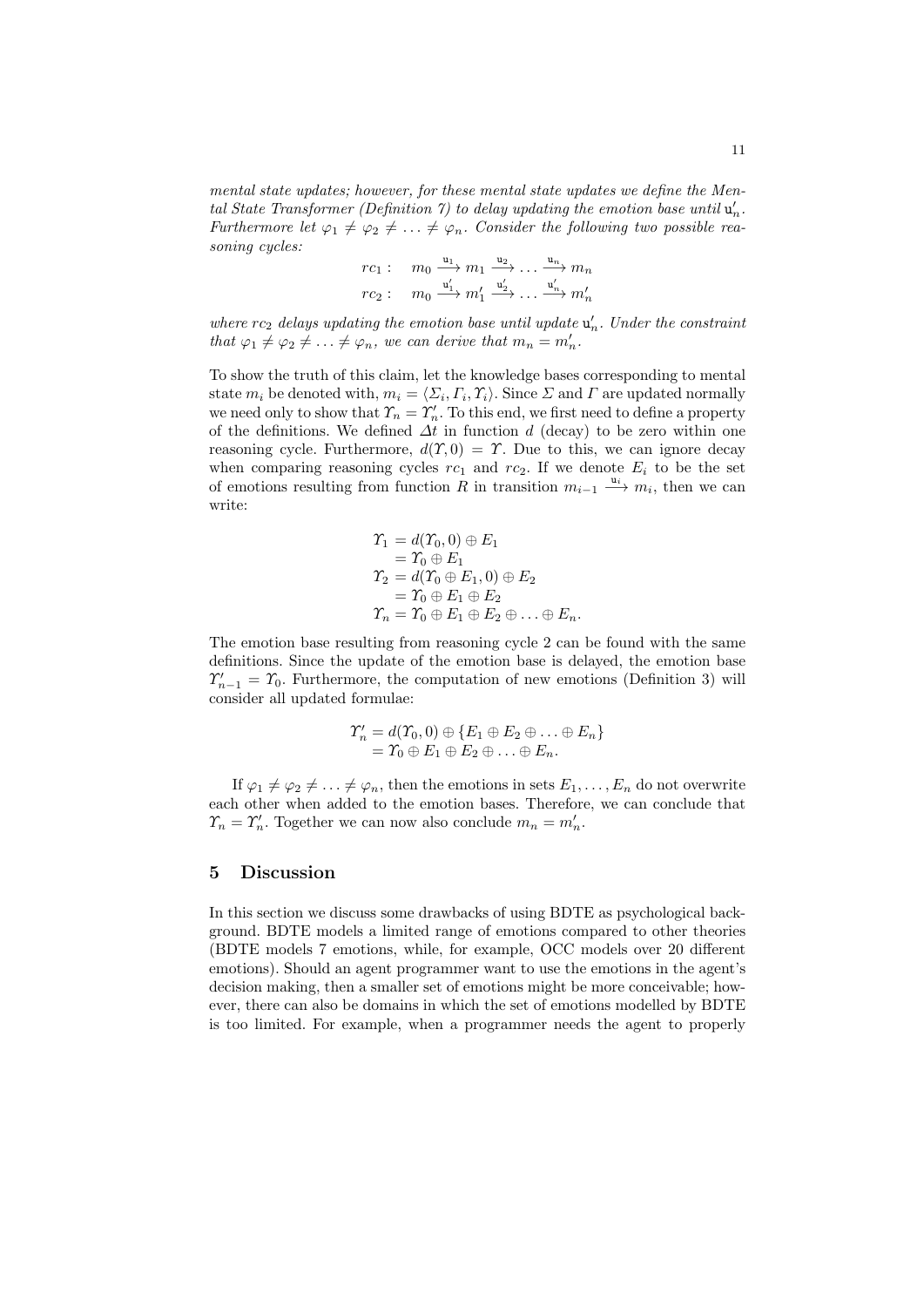reason over empathic emotions like gratitude and remorse, then BDTE is inadequate in its current form.

Future work could thus complement this framework by modelling social emotions. In [22], Reisenzein discusses possible extensions of BDTE to take social emotions into account. For example, he proposes introducing *altruistic desires*. For example, pity is then explained as a form of displeasure following from the frustration of an *altruistic desire* (desiring something good for someone else). However, this does not provide explanations for all social emotions (e.g., anger). When adding social emotions, one might need to complement the presented framework with additional concepts such as norms.

### **6 Conclusion**

In this paper we presented CAAF (a Cognitive Affective Agent programming Framework), a framework where emotions are computed automatically when agents update their mental states. We presented semantics showing the programming constructs of these agents in a domain-independent manner. With these constructs, a programmer can build an agent program with cognitive agents that automatically compute emotions during runs. We chose BDTE to compute new emotions because it is conceptually close to the BDI architecture and therefore allowed us to embed emotions without introducing many additional concepts in the mental states of the agents.

Our semantics facilitate incremental work. For example, if it is desirable to change the affective state (Definition 10) with a global mood, then one could change the function that computes the affective state (function *A*), without being forced to adjust the entire framework. One might also want to enable programmers to adjust the emotion base without changing the belief base. Definition 7 defined functions to update the agent's mental state. We could simply complement this definition to contain function *Appraise*, capable of inserting emotions in the emotion base  $(\Upsilon)$ , similar to the update *insert* for the belief base  $(\Sigma)$ . This fits well in the modular approach suggested by Marsella et. al. [13], where models can implement parts of a complete cycle of emotional reasoning. For example, one could add a module capable of using emotions to guide the agent's decision making (e.g., what action to perform in the environment, or when to decrease the utility of a desire as a type of coping behaviour). The framework presented in this paper thus provides a modular, domain-independent, and consistent implementation for the computation of emotions for cognitive agent programming frameworks, thus facilitating the development of intelligent virtual agents with affective abilities.

### **Acknowledgements**

This research is done for the PAL (a Personal Assistant for a healthy Lifestyle) project. PAL is funded by Horizon2020 grant nr. 643783-RIA.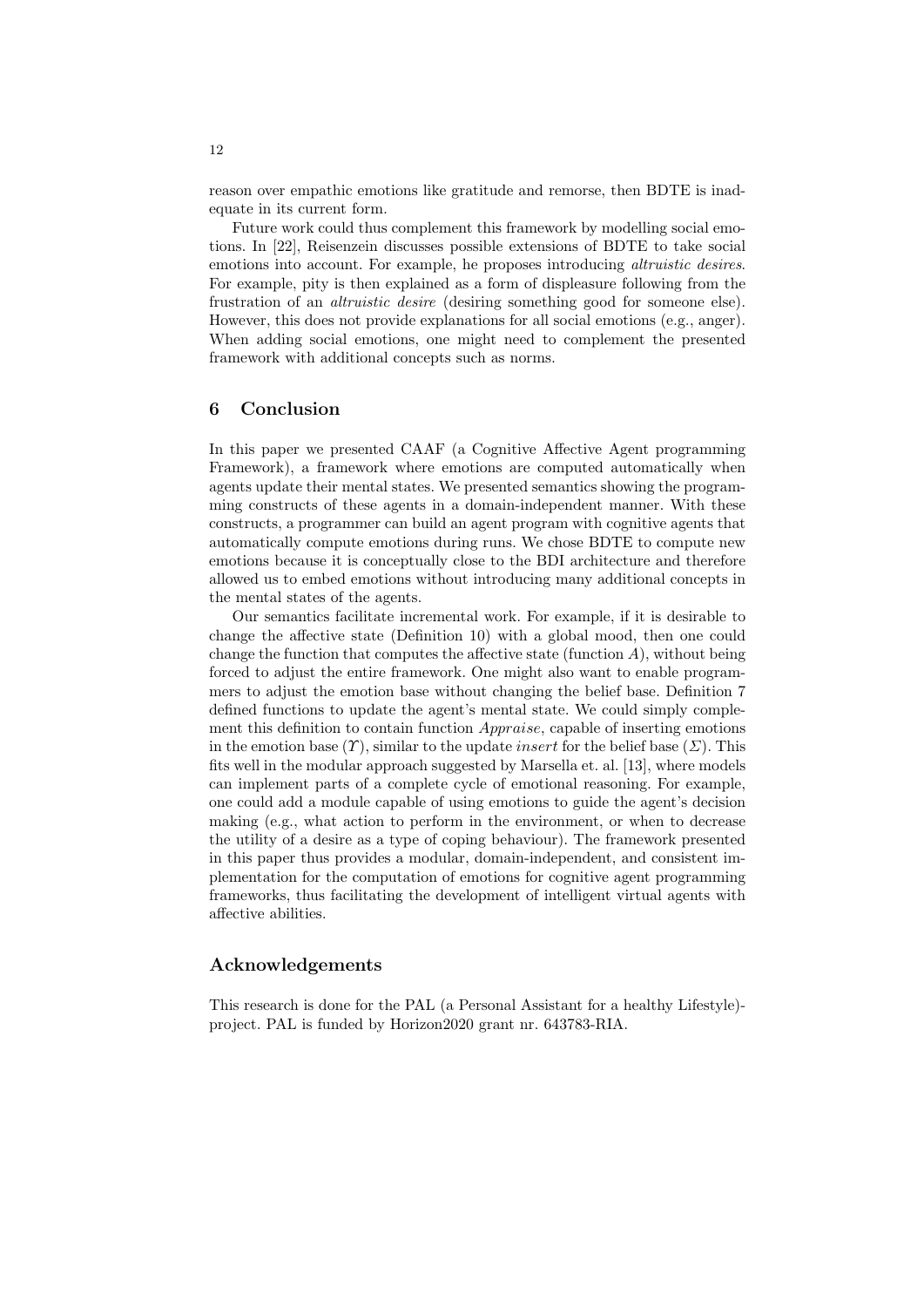## **References**

- [1] C. Adam, A. Herzig, and D. Longin. A logical formalization of the occ theory of emotions. *Synthese*, 168(2):201–248, 2009.
- [2] J. Bates et al. The role of emotion in believable agents. *Communications of the ACM*, 37(7):122–125, 1994.
- [3] R. Beale and C. Creed. Affective interaction: How emotional agents affect users. *International Journal of Human-Computer Studies*, 67(9):755–776, 2009.
- [4] R. H. Bordini, J. F. Hübner, and M. Wooldridge. *Programming multi-agent systems in AgentSpeak using Jason*, volume 8. John Wiley & Sons, 2007.
- [5] J. Broekens, D. Degroot, and W. A. Kosters. Formal models of appraisal: Theory, specification, and computational model. *Cognitive Systems Research*, 9(3):173– 197, 2008.
- [6] J. Dias, S. Mascarenhas, and A. Paiva. Fatima modular: Towards an agent architecture with a generic appraisal framework. In *Emotion Modeling*, pages 44–56. Springer, 2014.
- [7] J. Dias and A. Paiva. Feeling and reasoning: A computational model for emotional characters. In *Progress in artificial intelligence*, pages 127–140. Springer, 2005.
- [8] M. S. El-Nasr, J. Yen, and T. R. Ioerger. Flamefuzzy logic adaptive model of emotions. *Autonomous Agents and Multi-agent systems*, 3(3):219–257, 2000.
- [9] C. D. Elliott. The affective reasoner: A process model of emotions in a multi-agent system. 1992.
- [10] J. Gratch and S. Marsella. A domain-independent framework for modeling emotion. *Cognitive Systems Research*, 5(4):269–306, 2004.
- [11] K. V. Hindriks. Programming rational agents in goal. In *Multi-Agent Programming:*, pages 119–157. Springer, 2009.
- [12] R. S. Lazarus. *Emotion and adaptation.* Oxford University Press, 1991.
- [13] S. Marsella, J. Gratch, and P. Petta. Computational models of emotion. *A Blueprint for Affective Computing-A sourcebook and manual*, pages 21–46, 2010.
- [14] S. C. Marsella and J. Gratch. Ema: A process model of appraisal dynamics. *Cognitive Systems Research*, 10(1):70–90, 2009.
- [15] A. Ortony, G. L. Clore, and A. Collins. *The cognitive structure of emotions*. Cambridge university press, 1990.
- [16] A. Pokahr, L. Braubach, and W. Lamersdorf. Jadex: A bdi reasoning engine. In *Multi-agent programming*, pages 149–174. Springer, 2005.
- [17] A. Popescu, J. Broekens, and M. van Someren. Gamygdala: an emotion engine for games. *Affective Computing, IEEE Transactions on*, 5(1):32–44, 2014.
- [18] W. S. Reilly. Believable social and emotional agents. Technical report, DTIC Document, 1996.
- [19] R. Reisenzein. Appraisal processes conceptualized from a schema-theoretic perspective: Contributions to a process analysis of emotions. 2001.
- [20] R. Reisenzein. Emotions as metarepresentational states of mind: Naturalizing the belief–desire theory of emotion. *Cognitive Systems Research*, 10(1):6–20, 2009.
- [21] R. Reisenzein. What is an emotion in the belief-desire theory of emotion? 2012.
- [22] R. Reisenzein. Social emotions from the perspective of the computational beliefdesire theory of emotion. In *The Cognitive Foundations of Group Attitudes and Social Interaction*, pages 153–176. Springer, 2015.
- [23] P. Rizzo. Why should agents be emotional for entertaining users? a critical analysis. In *Affective interactions*, pages 166–181. Springer, 2000.